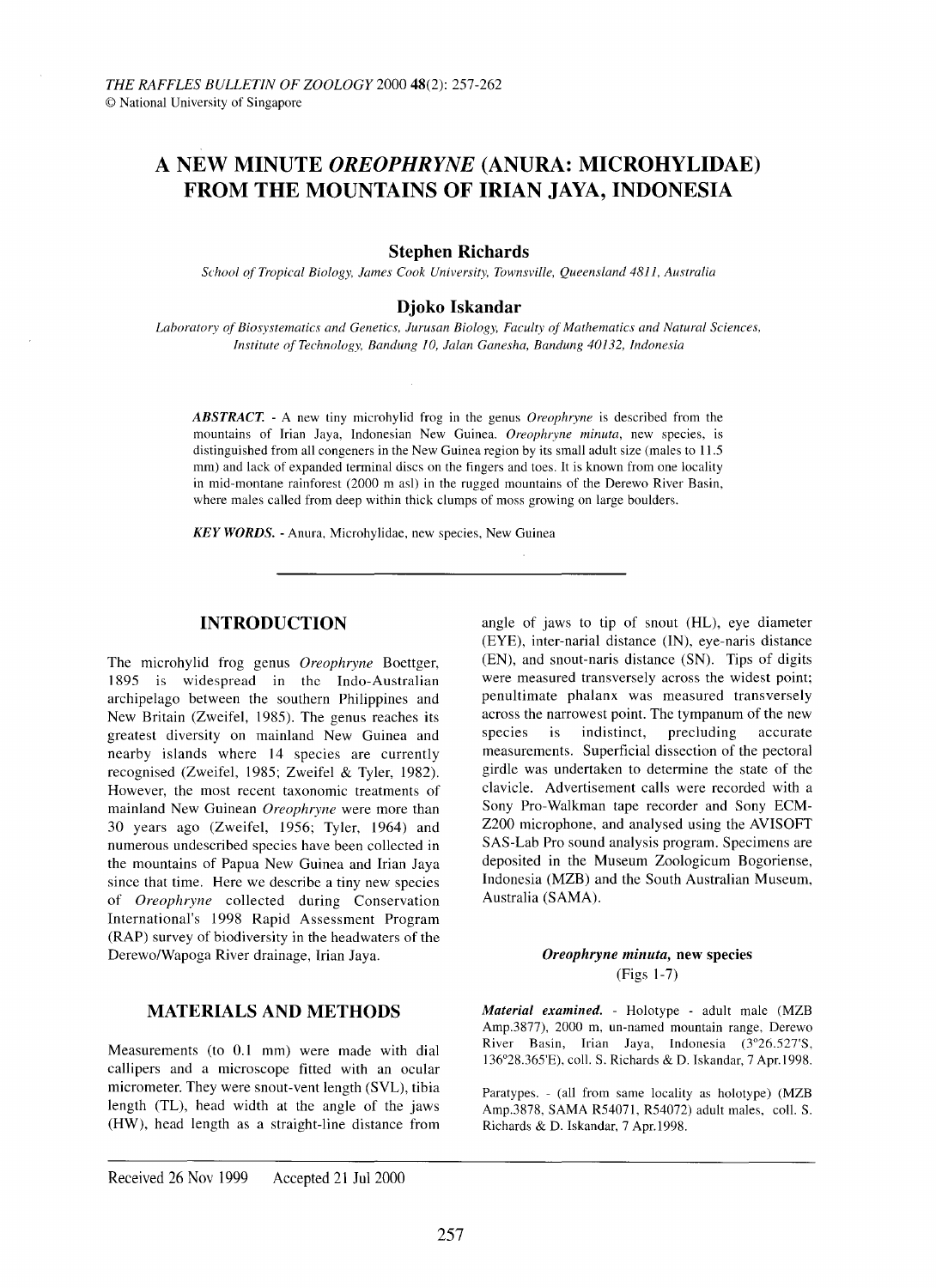*Diagnosis.* - A very small *Oreophryne,* adult males reaching 11.5 mm SVL. Tympanum largely obscured by skin. Legs moderately short, tibia less than half of SVL (TL/SVL 0.40-0.42). Fingers and toes short, unwebbed, tips slightly swollen but without expanded terminal discs. Advertisement call a series of rapidly pulsed notes with a very high dominant frequency (6.8-7.5 kHz), produced in quick succession and lasting 1-3 seconds.

*Description of holotype.* - An adult male (calling when captured) with the following measurements and proportions: SVL 11.5; TL 4.7; HW 4.5; HL 3.5; EYE 1.6; EN 0.8; IN 1.3; SN 0.7; TL/SVL 0.4; EN/IN 0.61; EYE/SVL 0.139; HW/SVL 0.39; Tip of third finger 0.35, Phalanx 0.3; Tip of fourth toe 0.4, Phalanx 0.4.

Head moderately broad, snout bluntly pointed from above, bluntly rounded in lateral view (Fig. 1); canthus short, rounded, almost straight; loreal region steep, almost vertical; nares broadly spaced (IN/SVL 0.104; EN/IN 0.61); tympanum indistinct. Clavicles present but reduced. Vomerine teeth lacking; two transverse palatal ridges of low, rather indistinct lobes. Fingers unwebbed, relative lengths 3>4>2>I, first finger less than one-half length of second. Tips of fingers with faint terminal grooves, slightly swollen but scarcely broader than penultimate phalanges. Ventral surfaces of hands and feet smooth, without subdigital or palmar tubercles or elevations (Fig. 2). Toes unwebbed, relative lengths 4>5>3>2> I. Tips of toes with faint terminal grooves, disc-like but not broader than penultimate phalanges. Hind legs



Fig. l. Lateral view of head of *Oreophryne minuta* new species (SAMA R54072).

moderately short (TL/SV 0.4). Head and body smooth ventrally. Dorsum smooth, with scattered low tubercles forming an hour-glass pattern, and others aligned longitudinally on body and concentrated on head and post-orbital region. Two distinctly larger tubercles situated on mid-dorsum behind eyes.



Fig. 2. Palmar and plantar view of hand (top) and foot of *Oreophryne minuta,* new species (SAMA R54072),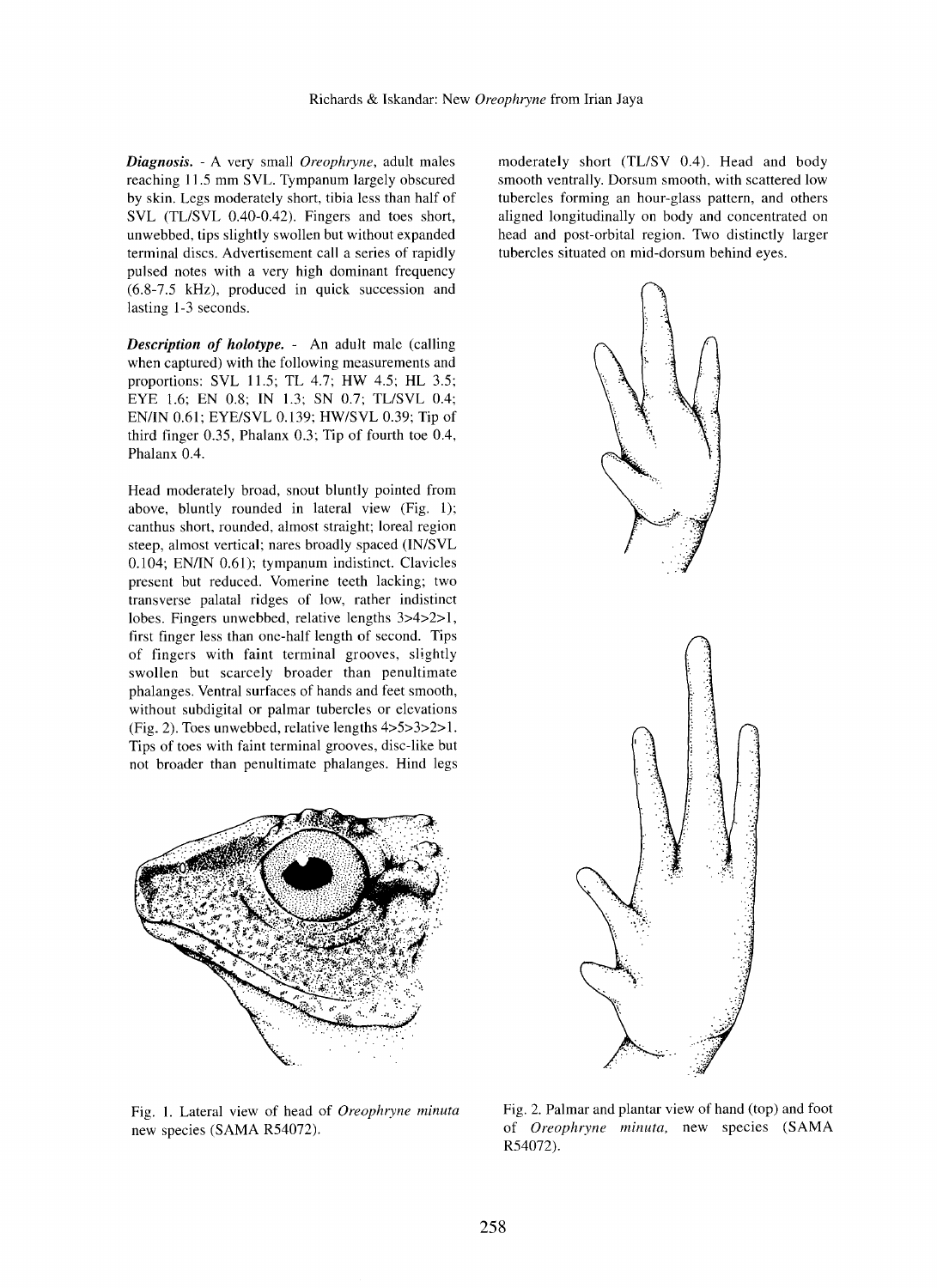In alcohol head, body and limbs brown dorsally. A broad dark brown band from snout through naris and eye, disrupted behind eye and continuing posteriorly from arm as a distinct but patchy lateral band, breaking into scattered dark blotches in the inguinal region. Dark blotches also occur on dorsum posteriorly, and dense dark pigmentation surrounds dorsal portion of vent. Patches of dark pigment dorsally on arms and legs. Two indistinct dark brown dorso-lateral stripes extending posteriorly to anterior edge of pale inguinal ocelli. A pale W - shaped interorbital bar bordered posteriorly by a band of dark brown pigment.

Small white spots present below dark lateral band, and across venter. Throat and chest light brown with scattered pale flecks; darker pigmentation concentrated around jaws. Belly and ventral surfaces of arms and legs with brown pigmentation concentrated in discrete patches and scattered flecks, and with scattered white spots and pale areas lacking pigment. Ventral surfaces of hands and feet with scattered brown pigmentation. In life colours more vibrant, band of pigmentation on snout and passing through nostril and eye rich tan, iris brown.

*Variation.* - Measurements and proportions of the three paratypes, all adult males calling when captured are: SVL 9.2-11.2; TL 3.7-4.8; HW 3.7-4.4; EYE 1.3- 1.4; EN 0.7-0.9; IN 1.1-1.2; TL/SVL 0.40-0.42; EN/IN 0.61-0.75; EYE/SVL 0.12-0.17; HW/SVL 0.39-0.48; tip of third finger 0.25-0.35, Phalanx 0.25- 0.3; tip of fourth toe 0.3-0.4, phalanx 0.3-0.4.

Colour patterns of the type series are variable, but all specimens exhibit the dark stripe through the nostril and eye, the dorso-lateral stripes and the pale inguinal ocelli. In MZB 3878 and SAMA R54072 the head and body are pale brown, finely stippled with dark brown pigment. Brown pigmentation is concentrated dorsally in two broad stripes starting above the point of arm insertion, and continuing posteriorly to the anterior margin of the pale ocelli. The venter is paler than the holotype, with scattered brown pigmentation, which is more concentrated on the throat and chest. In SAMA R54071 the dark brown dorsal pigmentation is also concentrated in two short dorso-lateral stripes; each is bordered dorsally by a white ridge, and there is a dark inter-orbital bar. The dorsal surfaces of the legs are brown with pale patches, and there is scattered brown and white pigmentation on the venter, concentrated on the throat and only sparsely on the belly. The anterior palatal ridge of MZB 3878 is reduced to a single, distinct median tubercle.

*Etymology.* - The name of this new species refers to its extremely small size. Oreophryne minuta is the smallest known species of *Oreophryne,* and possibly Irian Jaya's smallest terrestrial vertebrate.

*Habitat.* - The type series was collected in an extremely wet, boulder-filled gully in mid-montane rainforest at an altitude of approximately 2000 m asl. Males were calling at night from deep within thick clumps of moss that covered the boulders and low tree branches (Fig. 3). All specimens were less than 2 metres above the ground, and none were heard calling elsewhere in the forest despite intensive searches over a five-day period. The gully was approximately 100 m above our research camp (1890 m as!), where the surrounding forest was less mossy and contained fewer boulders. No O. *minula* were heard calling in this area although several other larger, scansorial and arboreal *Oreophryne* species were common around the camp.



Fig. 3. Male *Oreophryne minuta* in calling position.



Fig. 4. Adult *Oreophryne minula* in life.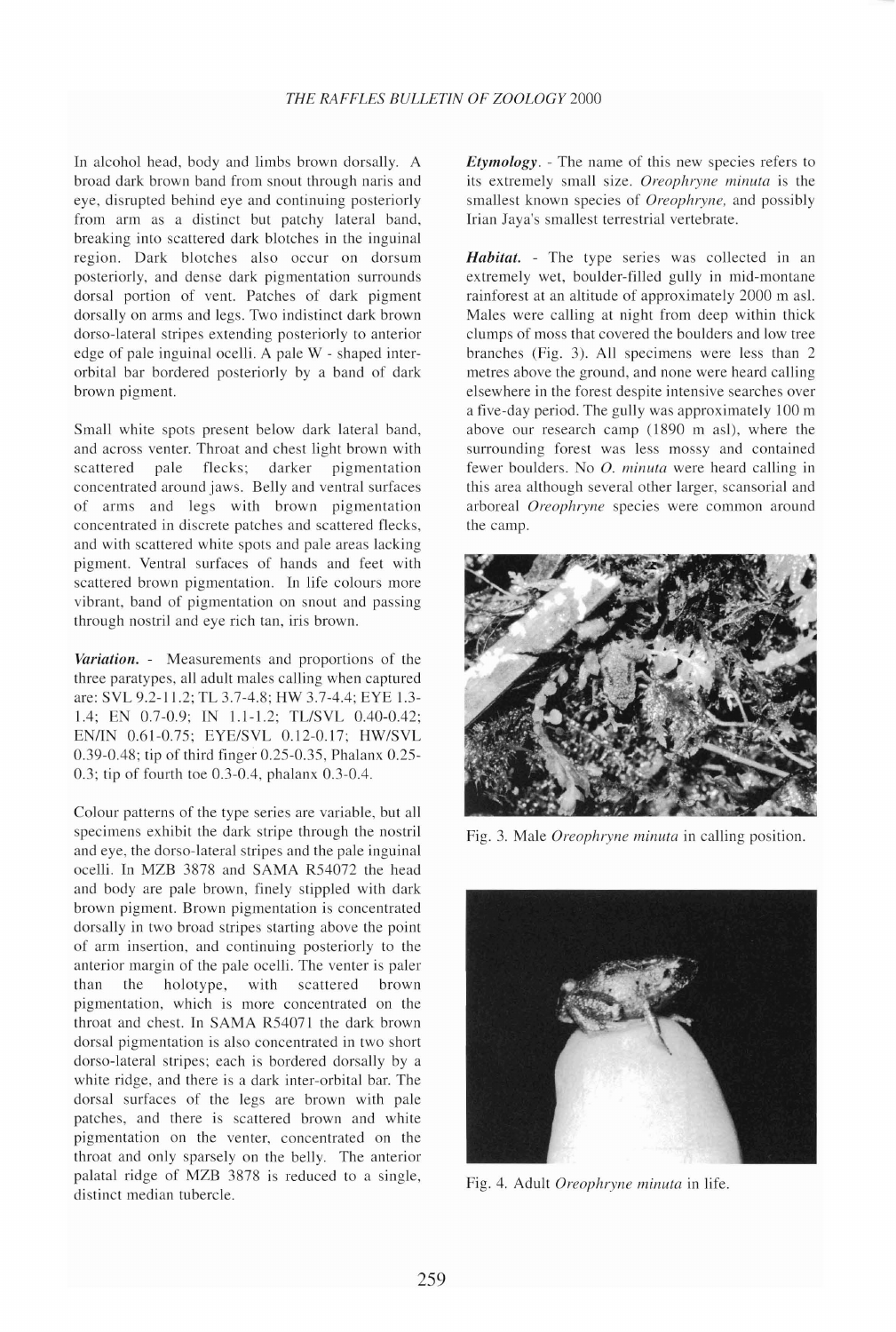*Advertisement Call.* - We recorded four call sequences from three males (Table I). The call is a series of distinctly pulsed and rapidly repeated notes lasting about 1-3 seconds. The dominant frequency is 6.86-7.45 kHz, and the note repetition rate is 5.32- 6.l5/s. Pulse repetition rate was variable among frogs. Means ranged from 42.7/s to 86.7/s (Table 1). The number of pulses in a note is remarkably consistent within a call, normally varying by no more than one pulse/note. The only exception was the call illustrated in Fig. 5, in which the introductory note has only three pulses and all other notes except one (with 8) have seven pulses. The wave form of a single note is illustrated in Fig. 6. Calls were uttered at sporadic intervals, usually between about five and 10 minutes apart. However inter-call interval was influenced strongly by weather conditions. On dry nights calling occurred very infrequently making these tiny, ventriloqual animals virtually impossible to locate.

Table 1. Advertisement call characteristics of *Oreophryne minute, new species.* Air temperature =16.2°C

| Frog               | Dominant<br>frequency kHz | Call length (sec) | Number of notes | Mean note length<br>(SD) | Note repetition rate<br>notes/s | Number of<br>pulses/note | Mean pulse rate<br>(SD) |
|--------------------|---------------------------|-------------------|-----------------|--------------------------|---------------------------------|--------------------------|-------------------------|
| MZB3877            | 7.02                      | LO9               |                 | 0.098(0.015)             | 6.06                            | 5-6                      | 57.24(4.90)             |
| <b>SAMA R54072</b> | 7.41                      | 2.06              | $17*$           | 0.12(0.006)              | 5.32                            | $5 - 6$                  | 43.39 (1.67)            |
| <b>SAMA R54072</b> | 7.45                      | 1.33              | 8               | 0.13(0.005)              | 5.77                            | $5-6$                    | 42.69(4.14)             |
| N/A                | 6.86                      | 2.78              | 17              | 0.085(0.019)             | 6.15                            | $4 - 8$                  | 86.72 (23.5)            |

\*Structural features based on four notes only



**Time (s)**

Fig. 5. Spectrogram of an *Oreophryne minuta* call. Air Temperature =16.2°C.



Fig. 6. Wave form of a single note extracted from the call illustrated in Figure 5.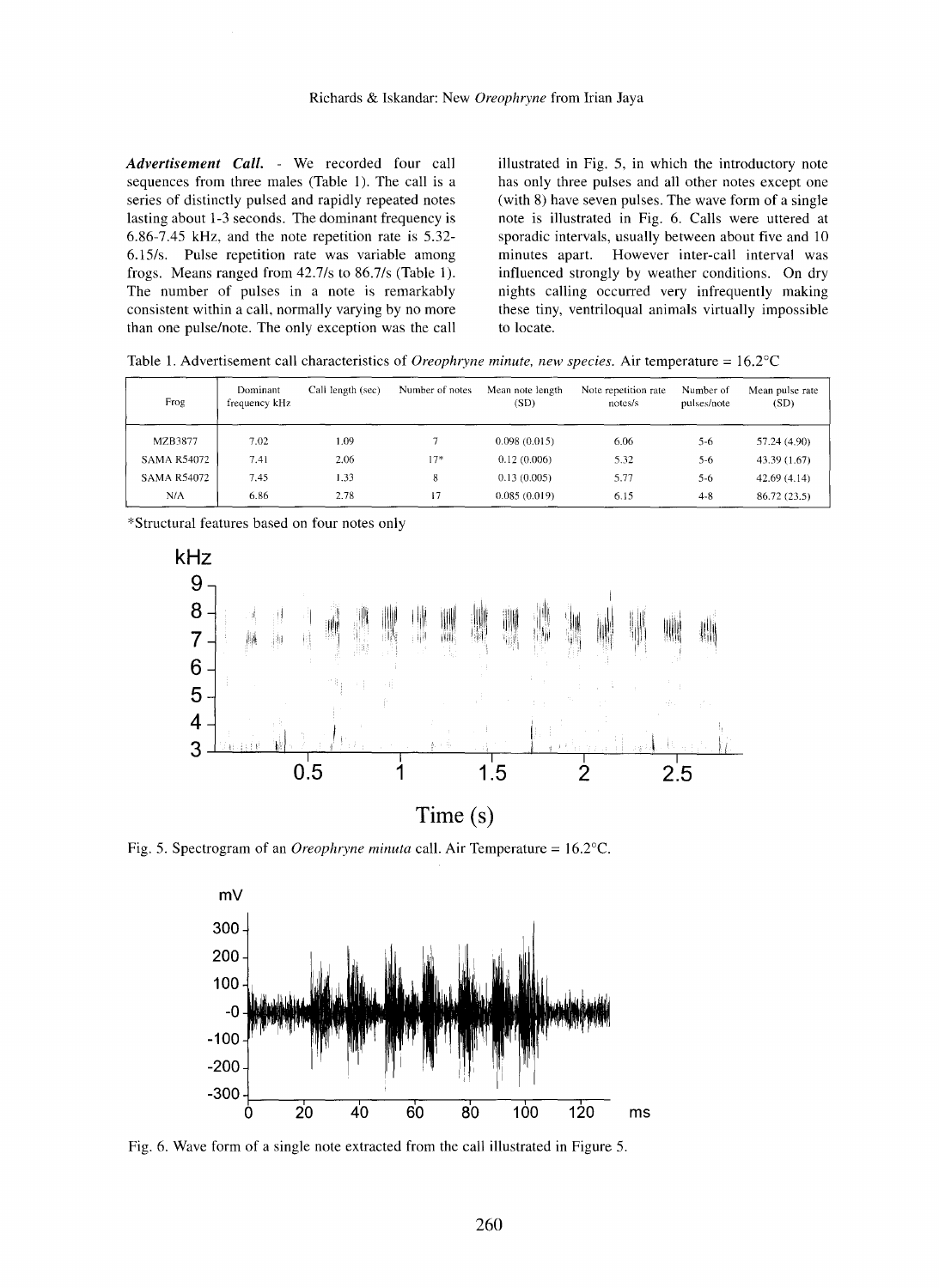*Comparison with other species.* - The extremely small adult size of *Oreophryne minuta* distinguishes it from all known *Oreophryne.* Even allowing for a somewhat wider size range with the collection of additional material (including females), it is unlikely that this species will greatly exceed one half the size of the smallest known *Oreophryne* species, O. *wolterstorffi;* (approx 22 mm; Tyler, 1964). It is further distinguished from all known species by the absence of expanded terminal discs on the fingers and toes. The only small *Oreophryne* with relatively small discs *(0. brevicrus)* is nearly twice the size of O. *minuta* (males to 21 mm vs 11.5 mm) and has somewhat shorter legs (TL/SVL 0.323-0.416) (Zweifels pers. comm) vs 0.40-0.42 in O. *minuta)* so is unlikely to be confused with the new species.

The tiny *Aphantophryne minuta* is known from a single female measuring 12mm SVL (Zweifel & Parker, 1989). In many respects it is similar to O. *minuta* but lacks clavicles and procoracoids. It is further distinguished from *Oreophryne minuta* in having moderately conspicuous scapular folds, and in lacking the dark dorso-lateral stripes that are a consistent feature of O. *minuta. Cophixalus verecundus* is another very small species (males to 17.2mm) with poorly developed digital disks and like O. *minuta* males calling at night were concealed in moss (Zweifel & Parker, 1989). *Cophixalus verecundus* differs from *minuta* in lacking clavicles and procoracoids, in having a moderately well developed first finger, and in its mating call which is a "rapid train of click-like pulses giving the aural effect of a soft buzz "(Zweifel & Parker, 1989, p18, fig. 12B).

*Discussion.* - The description of *Oreophryne minuta* brings to 12 the number of *Oreophryne* species currently recognised from mainland New Guinea. Three additional species are known from islands immediately to the east; *Oreophryne inornata* and O. *insulana* (Goodenough Island) and O. *brachypus* (New Britain). The taxonomic status of several species is unclear, and uncertainty about the status of O. *bimi* and several taxa that have been synonymised or confused with it, has hindered research on this group for many years.



Fig. 7. Collection locality of *Oreophryne minuta,* new species, in Irian Jaya, Indonesia.